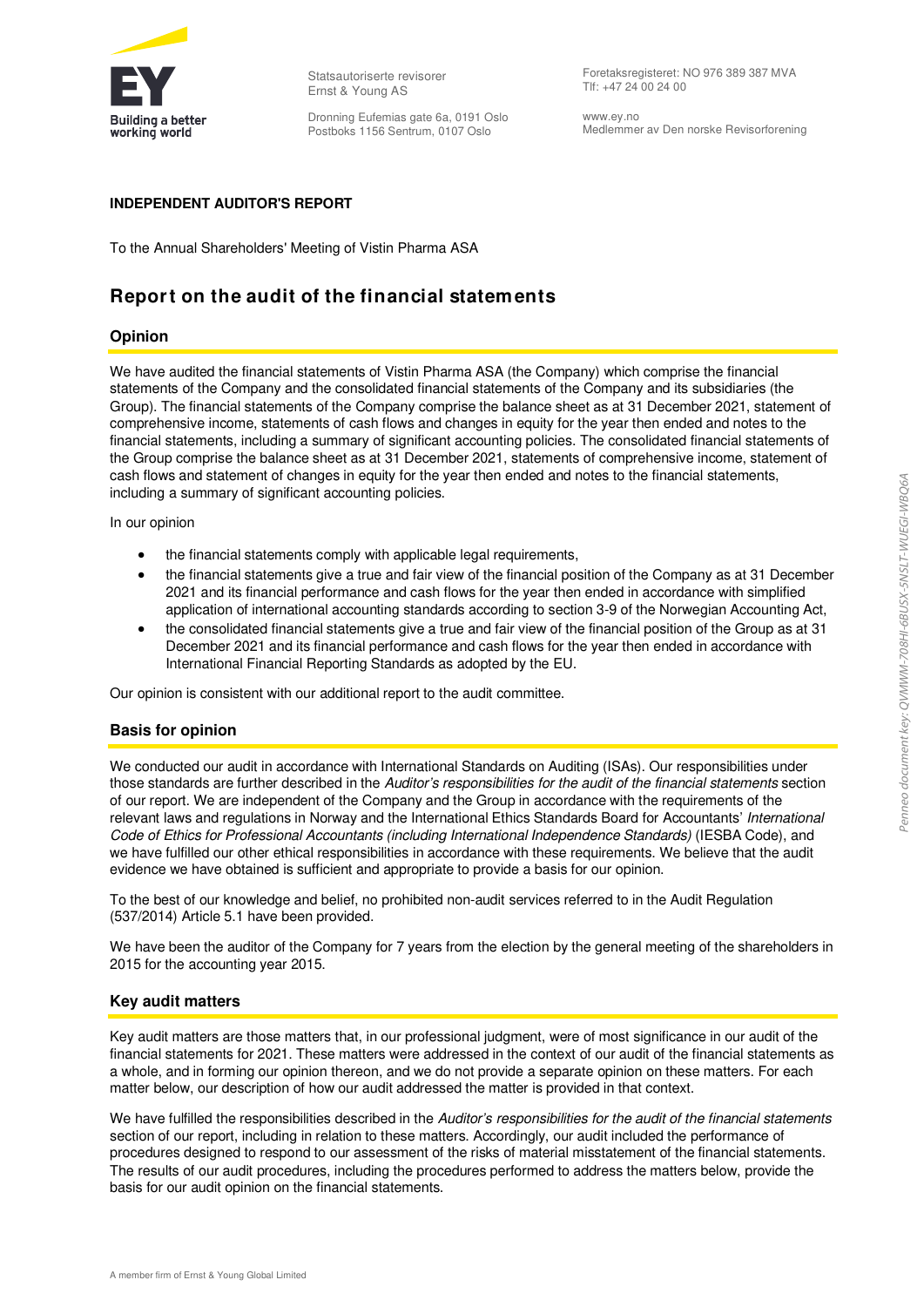

#### **Recognition and measurement of inventories**

#### Basis for the key audit matter

At 31 December 2021 inventories amounted to NOK 42.907 million, 12.9% of total assets. These inventories consist of raw materials, work in progress and finished goods. Inventories are stated at the lower of cost and net realizable value. The cost of finished goods comprises materials, direct labor, other direct costs and allocation of related production overheads. The allocation of direct and indirect costs and the assessment of the net realizable value are significantly impacted by management's assumptions. Due to management's estimates and its significance, recognition and measurement of inventories is a key audit matter.

#### Our audit response

We assessed the cost of inventories including comparing the costs of raw materials to a sample of invoices, evaluated the allocation of labor cost and indirect cost, and recalculated the cost prices for a sample of units. We assessed the allocation keys used for the allocation of production overheads. For evaluation of net realizable valuation we performed margin analysis subsequent of year-end, analyzed the inventory turnover and compared that to management's estimates on obsolete inventories and tested the accuracy of management's prior year assumptions. We refer to note 15 in the consolidated financial statements related to inventories.

#### **Other information**

Other information consists of the information included in the annual report other than the financial statements and our auditor's report thereon. Management (the board of directors and the general manager) is responsible for the other information. Our opinion on the financial statements does not cover the other information, and we do not express any form of assurance conclusion thereon.

In connection with our audit of the financial statements, our responsibility is to read the other information, and, in doing so, consider whether the board of directors' report, the statement on corporate governance and the statement on corporate social responsibility contain the information required by applicable legal requirements and whether the other information is materially inconsistent with the financial statements or our knowledge obtained in the audit, or otherwise appears to be materially misstated. If, based on the work we have performed, we conclude that there is a material misstatement of this other information or that the information required by applicable legal requirements is not included, we are required to report that fact.

We have nothing to report in this regard, and in our opinion, the board of directors' report, the statement on corporate governance and the statement on corporate social responsibility are consistent with the financial statements and contain the information required by applicable legal requirements.

#### **Responsibilities of management for the financial statements**

Management is responsible for the preparation and fair presentation of the financial statements of the Company in accordance with simplified application of international accounting standards according to section 3-9 of the Norwegian Accounting Act and of the consolidated financial statements of the Group in accordance with International Financial Reporting Standards as adopted by the EU, and for such internal control as management determines is necessary to enable the preparation of financial statements that are free from material misstatement, whether due to fraud or error.

In preparing the financial statements, management is responsible for assessing the Company's and the Group's ability to continue as a going concern, disclosing, as applicable, matters related to going concern and using the going concern basis of accounting unless management either intends to liquidate the Company or the Group, or to cease operations, or has no realistic alternative but to do so.

#### **Auditor's responsibilities for the audit of the financial statements**

Our objectives are to obtain reasonable assurance about whether the financial statements as a whole are free from material misstatement, whether due to fraud or error, and to issue an auditor's report that includes our opinion. Reasonable assurance is a high level of assurance, but is not a guarantee that an audit conducted in accordance with ISAs will always detect a material misstatement when it exists.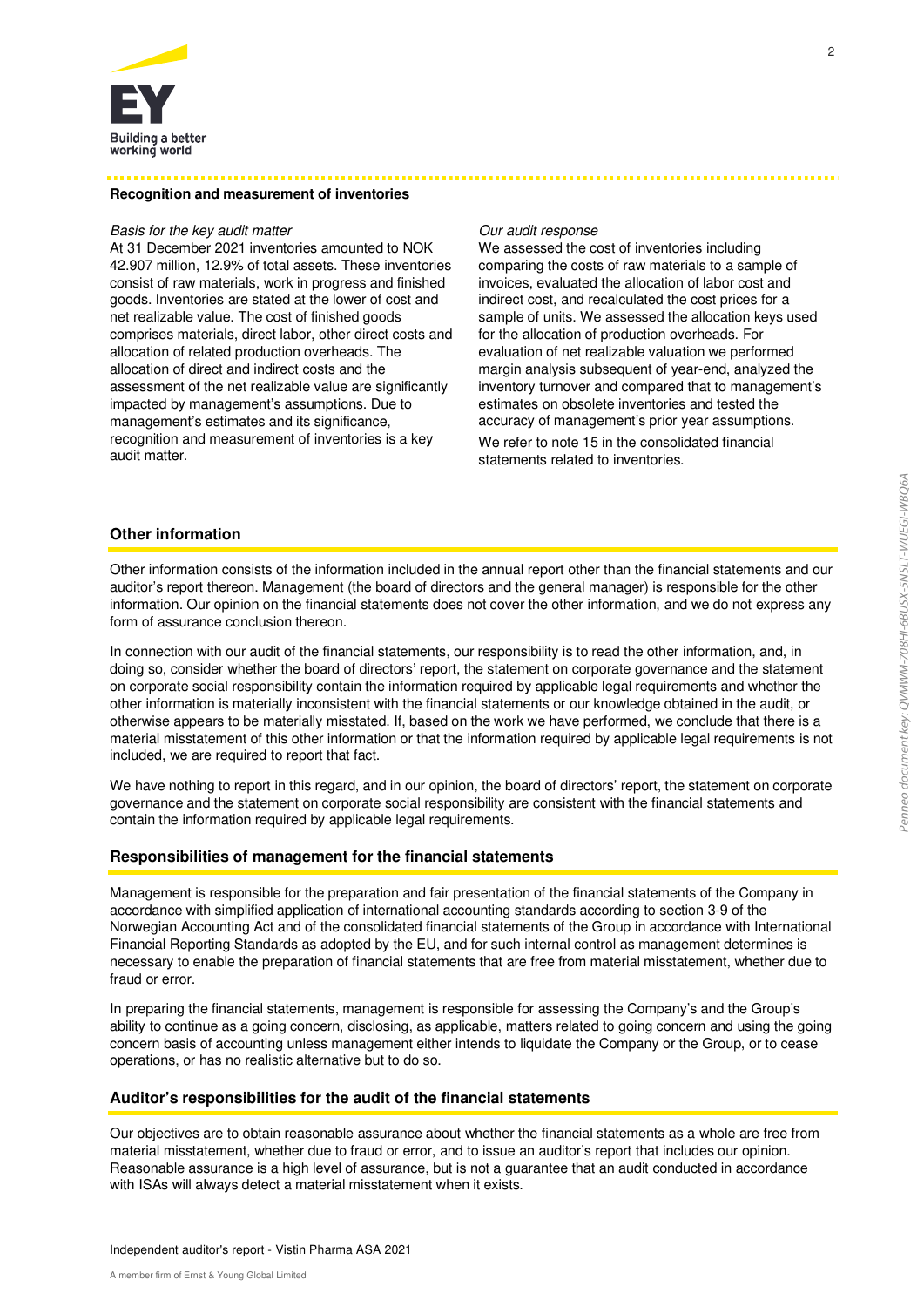

Misstatements can arise from fraud or error and are considered material if, individually or in the aggregate, they could reasonably be expected to influence the economic decisions of users taken on the basis of these financial statements.

As part of an audit in accordance with ISAs, we exercise professional judgment and maintain professional scepticism throughout the audit. We also:

- Identify and assess the risks of material misstatement of the financial statements, whether due to fraud or error, design and perform audit procedures responsive to those risks, and obtain audit evidence that is sufficient and appropriate to provide a basis for our opinion. The risk of not detecting a material misstatement resulting from fraud is higher than for one resulting from error, as fraud may involve collusion, forgery, intentional omissions, misrepresentations, or the override of internal control.
- Obtain an understanding of internal control relevant to the audit in order to design audit procedures that are appropriate in the circumstances, but not for the purpose of expressing an opinion on the effectiveness of the Company's and the Group's internal control.
- Evaluate the appropriateness of accounting policies used and the reasonableness of accounting estimates and related disclosures made by management.
- Conclude on the appropriateness of management's use of the going concern basis of accounting and, based on the audit evidence obtained, whether a material uncertainty exists related to events or conditions that may cast significant doubt on the Company's and the Group's ability to continue as a going concern. If we conclude that a material uncertainty exists, we are required to draw attention in our auditor's report to the related disclosures in the financial statements or, if such disclosures are inadequate, to modify our opinion. Our conclusions are based on the audit evidence obtained up to the date of our auditor's report. However, future events or conditions may cause the Company and the Group to cease to continue as a going concern.
- Evaluate the overall presentation, structure and content of the financial statements, including the disclosures, and whether the financial statements represent the underlying transactions and events in a manner that achieves fair presentation.
- Obtain sufficient appropriate audit evidence regarding the financial information of the entities or business activities within the Group to express an opinion on the consolidated financial statements. We are responsible for the direction, supervision and performance of the group audit. We remain solely responsible for our audit opinion.

We communicate with the board of directors regarding, among other matters, the planned scope and timing of the audit and significant audit findings, including any significant deficiencies in internal control that we identify during our audit.

We also provide the audit committee with a statement that we have complied with relevant ethical requirements regarding independence, and to communicate with them all relationships and other matters that may reasonably be thought to bear on our independence, and where applicable, related safeguards.

From the matters communicated with the board of directors, we determine those matters that were of most significance in the audit of the financial statements of the current period and are therefore the key audit matters. We describe these matters in our auditor's report unless law or regulation precludes public disclosure about the matter or when, in extremely rare circumstances, we determine that a matter should not be communicated in our report because the adverse consequences of doing so would reasonably be expected to outweigh the public interest benefits of such communication.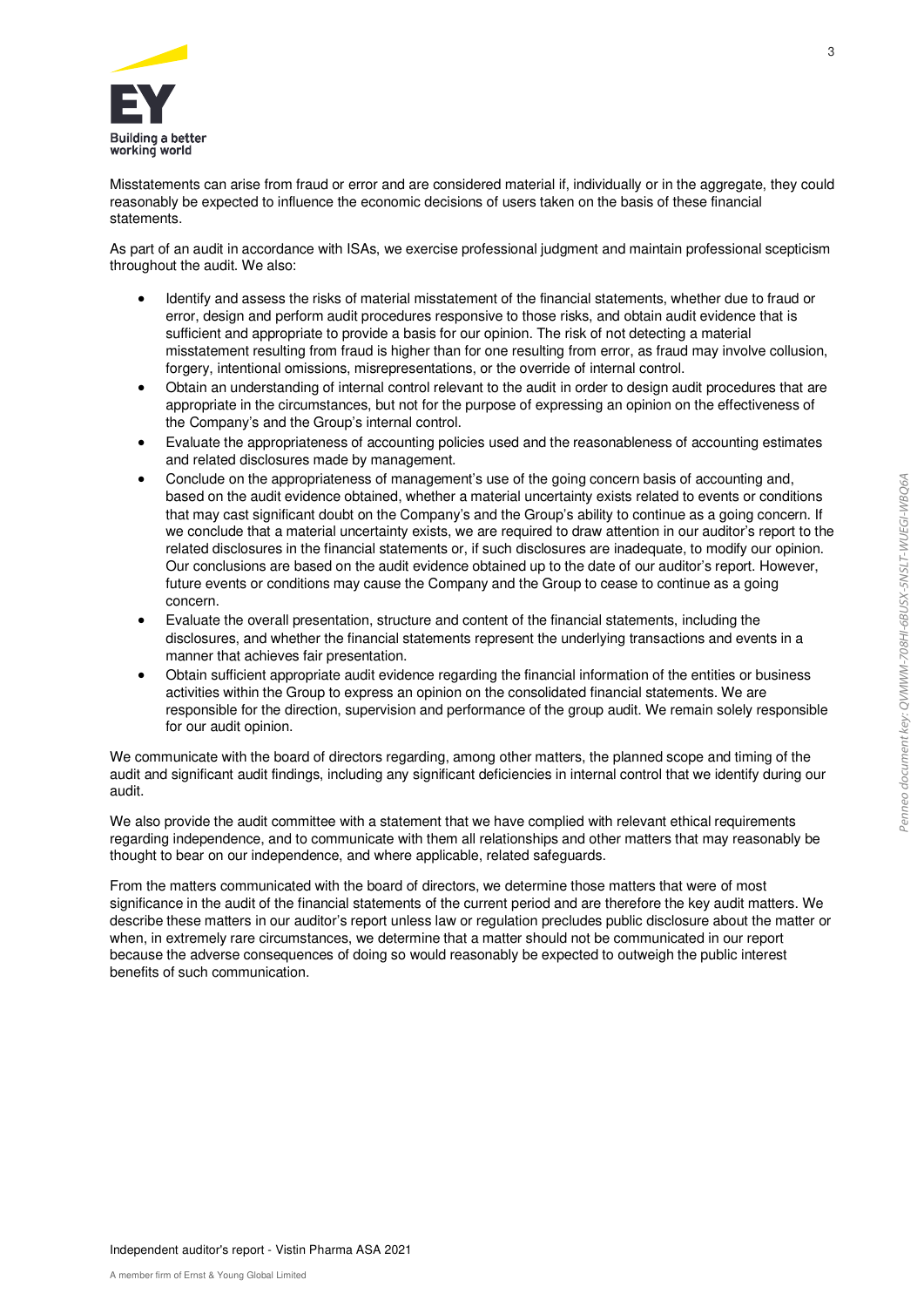

# **Report on other legal and regulatory requirement**

## **Report on compliance with regulation on European Single Electronic Format (ESEF)**

#### **Opinion**

As part of our audit of the financial statements of Vistin Pharma ASA we have performed an assurance engagement to obtain reasonable assurance whether the financial statements included in the annual report, with the file name Vistinpharmaasa-2021-12-31-en.zip, has been prepared, in all material respects, in compliance with the requirements of the Commission Delegated Regulation (EU) 2019/815 on the European Single Electronic Format (ESEF Regulation) and regulation given with legal basis in Section 5-5 of the Norwegian Securities Trading Act, which includes requirements related to the preparation of the annual report in XHTML format and iXBRL tagging of the consolidated financial statements.

In our opinion, the financial statements included in the annual report have been prepared, in all material respects, in compliance with the ESEF Regulation.

#### Management's responsibilities

Management is responsible for the preparation of an annual report and iXBRL tagging of the consolidated financial statements that complies with the ESEF Regulation. This responsibility comprises an adequate process and such internal control as management determines is necessary to enable the preparation of an annual report and iXBRL tagging of the consolidated financial statements that is compliant with the ESEF Regulation.

#### Auditor's responsibilities

Our responsibility is to express an opinion on whether, in all material respects, the financial statements included in the annual report have been prepared in accordance with the ESEF Regulation based on the evidence we have obtained. We conducted our engagement in accordance with the International Standard for Assurance Engagements (ISAE) 3000 – "Assurance engagements other than audits or reviews of historical financial information". The standard requires us to plan and perform procedures to obtain reasonable assurance that the financial statements included in the annual report have been prepared in accordance with the ESEF Regulation.

As part of our work, we performed procedures to obtain an understanding of the company's processes for preparing its annual report in XHTML format. We evaluated the completeness and accuracy of the iXBRL tagging and assessed management's use of judgement. Our work comprised reconciliation of the iXBRL tagged data with the audited financial statements in human-readable format. We believe that the evidence we have obtained is sufficient and appropriate to provide a basis for our opinion.

Oslo, 26 April 2022 ERNST & YOUNG AS

The auditor's report is signed electronically

Erik Søreng State Authorised Public Accountant (Norway)